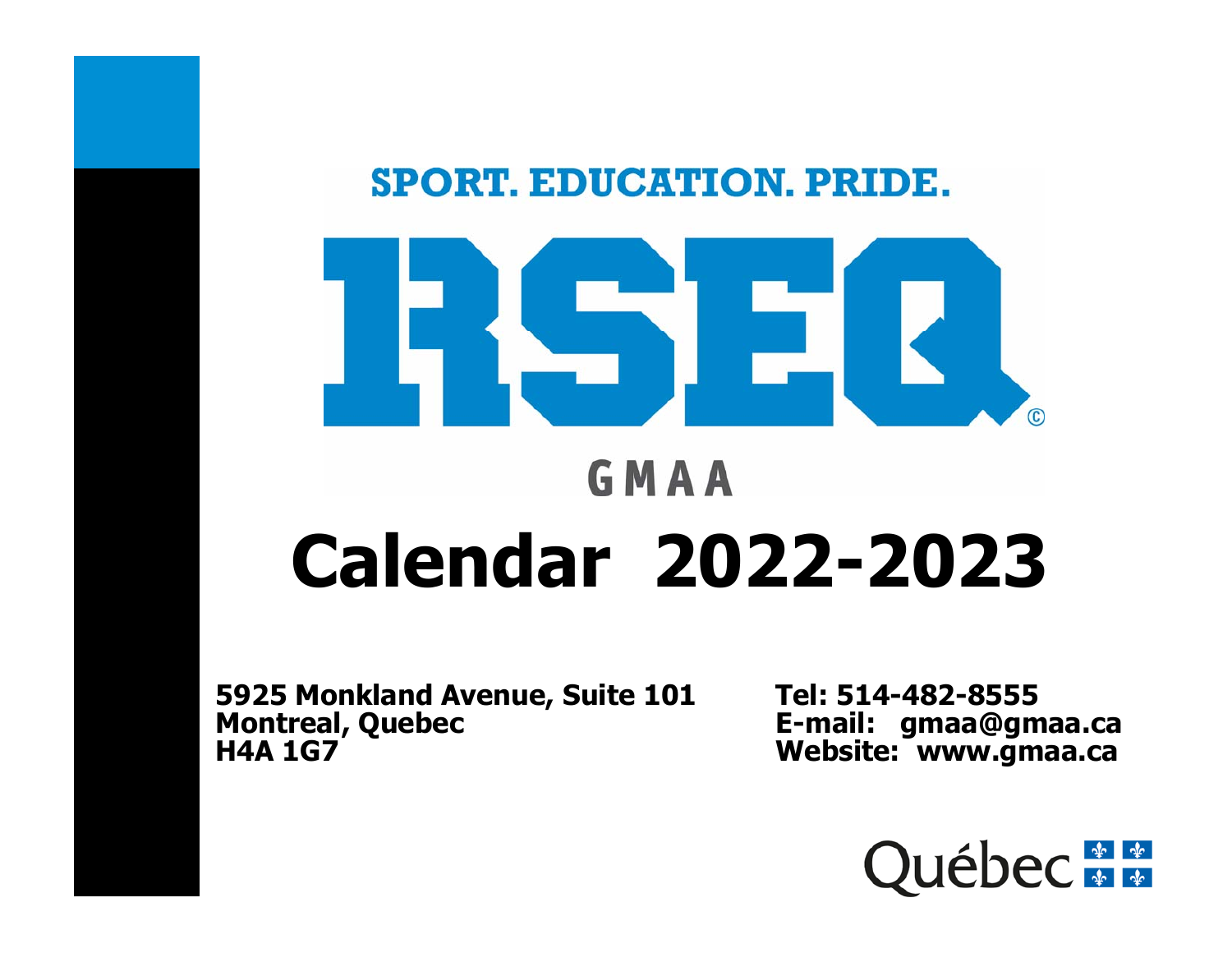## **September 2022**

| Sun                     | <b>Mon</b>                                                   | <b>Tue</b>                                                                           | <b>Wed</b>                                                               | <b>Thu</b>                              | <b>Fri</b>                                                                               | <b>Sat</b>              |
|-------------------------|--------------------------------------------------------------|--------------------------------------------------------------------------------------|--------------------------------------------------------------------------|-----------------------------------------|------------------------------------------------------------------------------------------|-------------------------|
| <b>AUG 21</b>           | <b>AUG 22</b>                                                | <b>AUG 23</b>                                                                        | <b>AUG 24</b><br>LBPSB & EMSB Ped Day                                    | <b>AUG 25</b><br>LBPSB & EMSB Ped Day   | <b>AUG 26</b><br>LBPSB & EMSB Ped Day<br>SAC Meeting 1pm                                 | <b>AUG 27</b>           |
| <b>AUG 28</b>           | <b>AUG 29</b><br>LBPSB & EMSB Ped Day                        | <b>AUG 30</b>                                                                        | <b>AUG 31</b>                                                            | $\mathbf{1}$                            | $\overline{\mathbf{2}}$<br>Soccer Team entries<br>due                                    | $\overline{\mathbf{3}}$ |
| $\overline{\mathbf{4}}$ | 5 Holiday                                                    | 6 BoD Mtg 9am                                                                        | 7<br>Volleyball Team<br>entriés due                                      | 8<br><b>Soccer</b><br><b>Scheduling</b> | 9<br><b>Soccer</b><br><b>Scheduling</b><br>Boys Flag Football &<br>Softball Team entries | 10                      |
| 11                      | 12<br><b>Volleyball</b><br><b>Scheduling</b>                 | 13<br><b>Flag Football</b><br><b>Scheduling</b><br>Golf Team & Player<br>entries due | 14<br><b>Softball</b><br><b>Scheduling</b><br>Hockey Team entries<br>due | 15                                      | 16                                                                                       | 17                      |
| 18                      | 19                                                           | 20                                                                                   | 21<br><b>GMAA Golf</b><br><b>Tournament 2022</b>                         | 22                                      | 23 LBPSB Ped Day                                                                         | 24                      |
| 25                      | $26$ JH<br>Cross Country Run<br>Team & Player entries<br>due | $27$ JH                                                                              | 28<br><b>Hockey<br/>Scheduling</b>                                       | 29                                      | 30<br><b>Basketball Team</b><br>entries due                                              | OCT <sub>1</sub>        |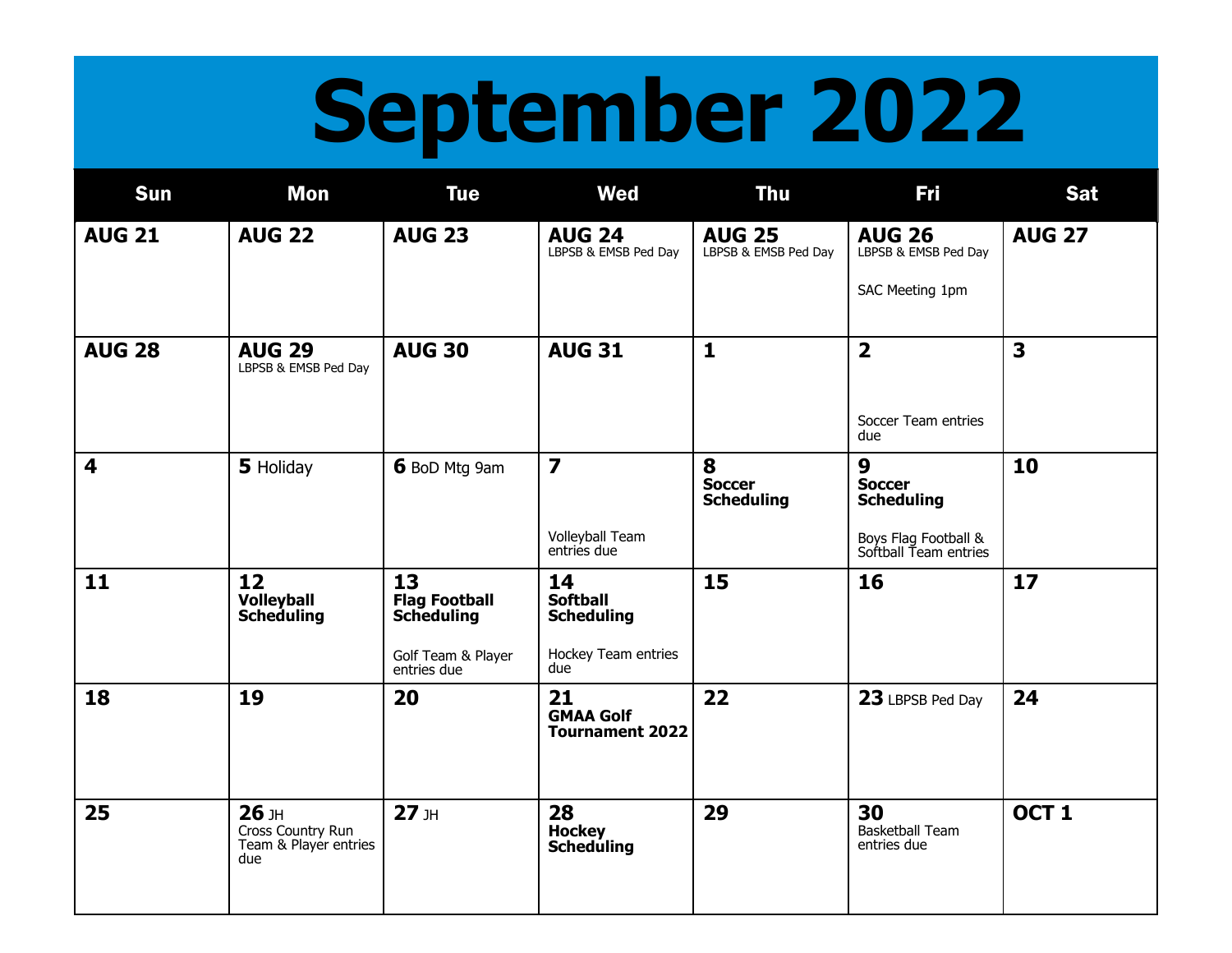### **October 2022**

| Sun                     | <b>Mon</b>                                 | <b>Tue</b>      | <b>Wed</b>                                                                                              | <b>Thu</b>                                                       | <b>Fri</b>                 | <b>Sat</b>                     |
|-------------------------|--------------------------------------------|-----------------|---------------------------------------------------------------------------------------------------------|------------------------------------------------------------------|----------------------------|--------------------------------|
| $\overline{\mathbf{2}}$ | 3 LBPSB Ped Day                            | 4 <sub>JH</sub> | 5 <sub>JH</sub>                                                                                         | 6<br><b>Cross Country<br/>Run Elem &amp; HS</b><br>at Mont Royal | $\overline{\mathbf{z}}$    | 8                              |
| 9                       | 10 Holiday                                 | $11$ JH         | 12<br>BoD Mtg 9am<br><b>Annual General</b><br>Meeting 10:30am<br><b>Basketball</b><br><b>Scheduling</b> | 13<br><b>Basketball</b><br><b>Scheduling</b>                     | 14<br>LBPSB & EMSB Ped Day | 15                             |
| 16                      | $17$ JH                                    | $18$ JH         | 19                                                                                                      | 20                                                               | 21                         | 22<br>Provincial Cross Country |
| 23                      | 24<br>Basketball & Hockey<br>Seasons Begin | 25              | 26<br>Fall Season Ends                                                                                  | 27                                                               | 28                         | 29                             |
| 30                      | 31                                         |                 |                                                                                                         |                                                                  |                            |                                |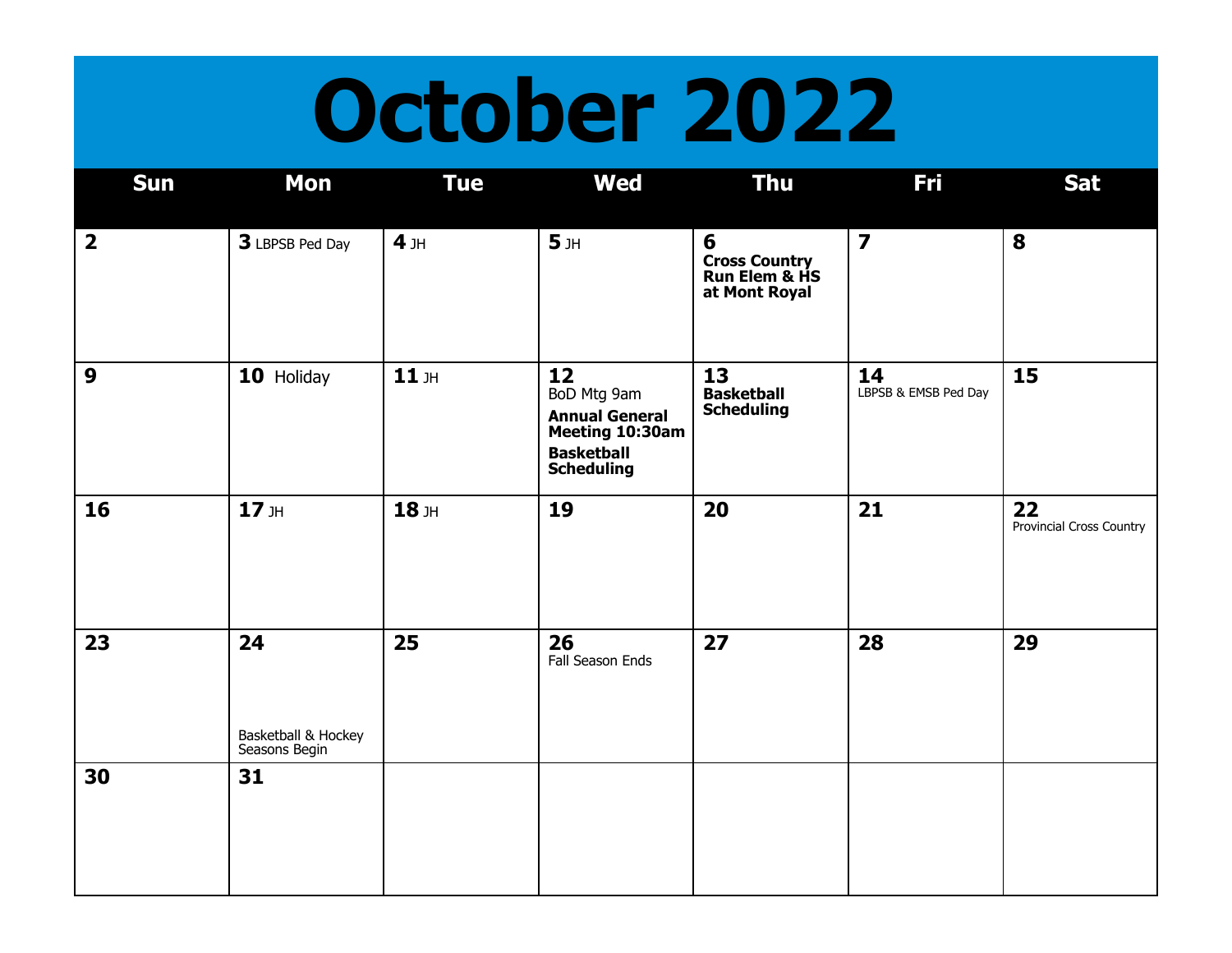## **November 2022**

| Sun | <b>Mon</b>                                                                  | <b>Tue</b>    | <b>Wed</b>                                           | <b>Thu</b>                                                                       | Fri                     | <b>Sat</b>                                    |
|-----|-----------------------------------------------------------------------------|---------------|------------------------------------------------------|----------------------------------------------------------------------------------|-------------------------|-----------------------------------------------|
|     |                                                                             | $\mathbf{1}$  | $\overline{\mathbf{2}}$<br>Volleyball Season<br>Ends | $\overline{\mathbf{3}}$<br>Curling & Wrestling<br>Team entries due               | $\overline{\mathbf{4}}$ | 5<br><b>D3 Soccer</b><br><b>Championships</b> |
| 6   | $\overline{\mathbf{z}}$                                                     | 8 BoD Mtg 9am | 9<br><b>Wrestling</b><br>scheduling                  | 10<br><b>Curling</b><br>scheduling<br>Virtual Chess & ESport<br>Team entries due | 11 LBPSB Ped Day        | 12<br><b>D3 Volleyball</b><br>Championships   |
| 13  | 14                                                                          | 15            | 16<br><b>Virtual Chess</b><br>scheduling             | 17<br>ESport<br>scheduling                                                       | 18                      | 19                                            |
| 20  | 21<br>Wrestling & Curling<br>Seasons Begin                                  | 22            | 23                                                   | 24                                                                               | 25                      | 26                                            |
| 27  | 28<br>Virtual Chess & ESport<br>Seasons begin<br>Futsal Team entries<br>due | 29            | 30                                                   |                                                                                  |                         |                                               |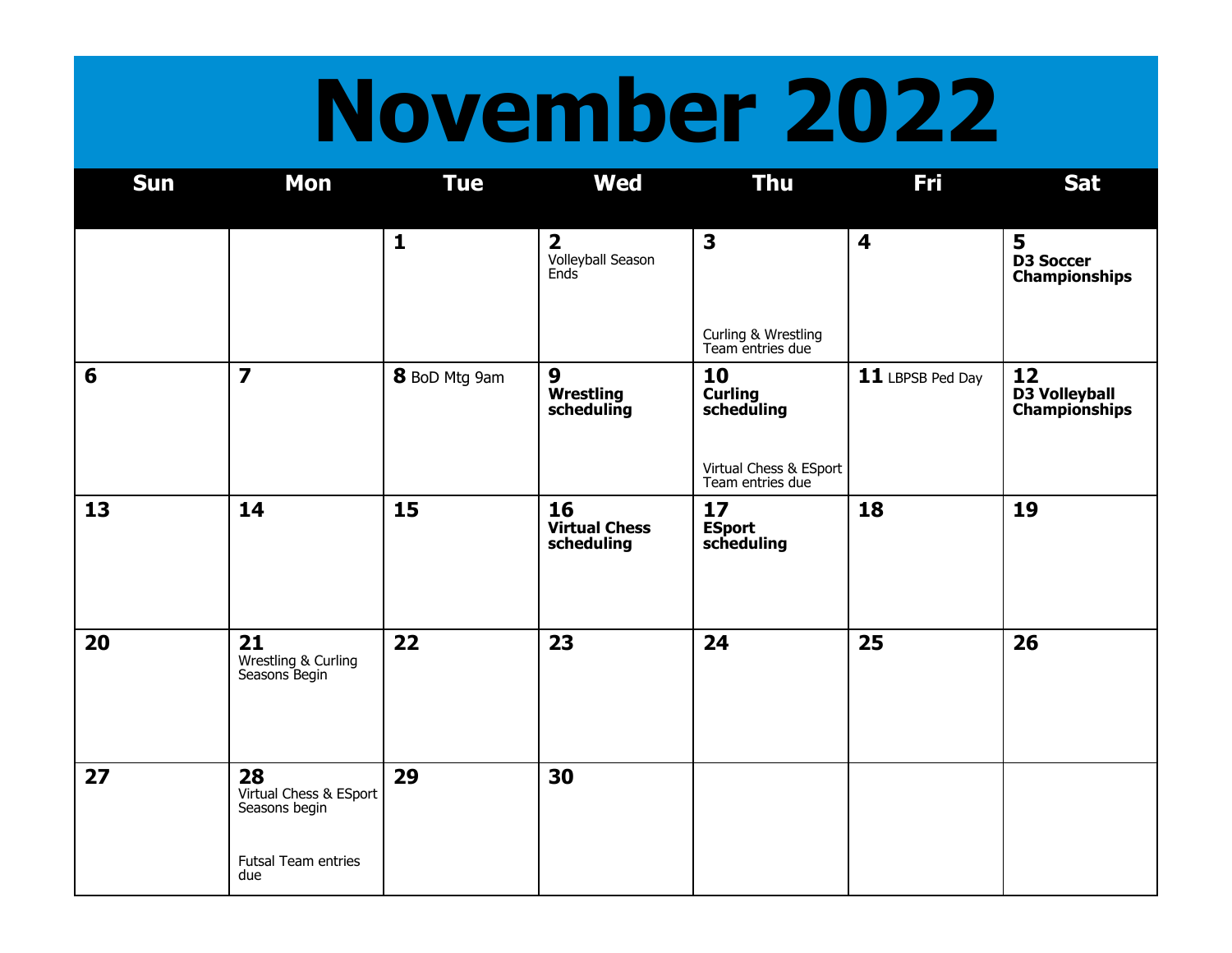### **December 2022**

| <b>Sun</b>              | <b>Mon</b>                           | <b>Tue</b>      | <b>Wed</b>                                    | Thu          | Fri                     | <b>Sat</b>              |
|-------------------------|--------------------------------------|-----------------|-----------------------------------------------|--------------|-------------------------|-------------------------|
|                         |                                      |                 |                                               | $\mathbf{1}$ | $\overline{\mathbf{2}}$ | $\overline{\mathbf{3}}$ |
| $\overline{\mathbf{4}}$ | 5<br>Futsal<br>Scheduling            | $6\phantom{1}$  | $\overline{\mathbf{z}}$<br>SAC meeting 1:30pm | 8            | $\boldsymbol{9}$        | 10                      |
| 11                      | 12<br>Futsal Season<br><b>Begins</b> | 13              | 14<br>Swimming Team &<br>Player entries due   | 15           | 16                      | 17                      |
| 18                      | 19                                   | 20 BoD Mtg 10am | 21                                            | 22           | 23                      | 24                      |
| 25                      | 26 Holiday                           | 27 Holiday      | 28 Holiday                                    | 29 Holiday   | 30 Holiday              | 31                      |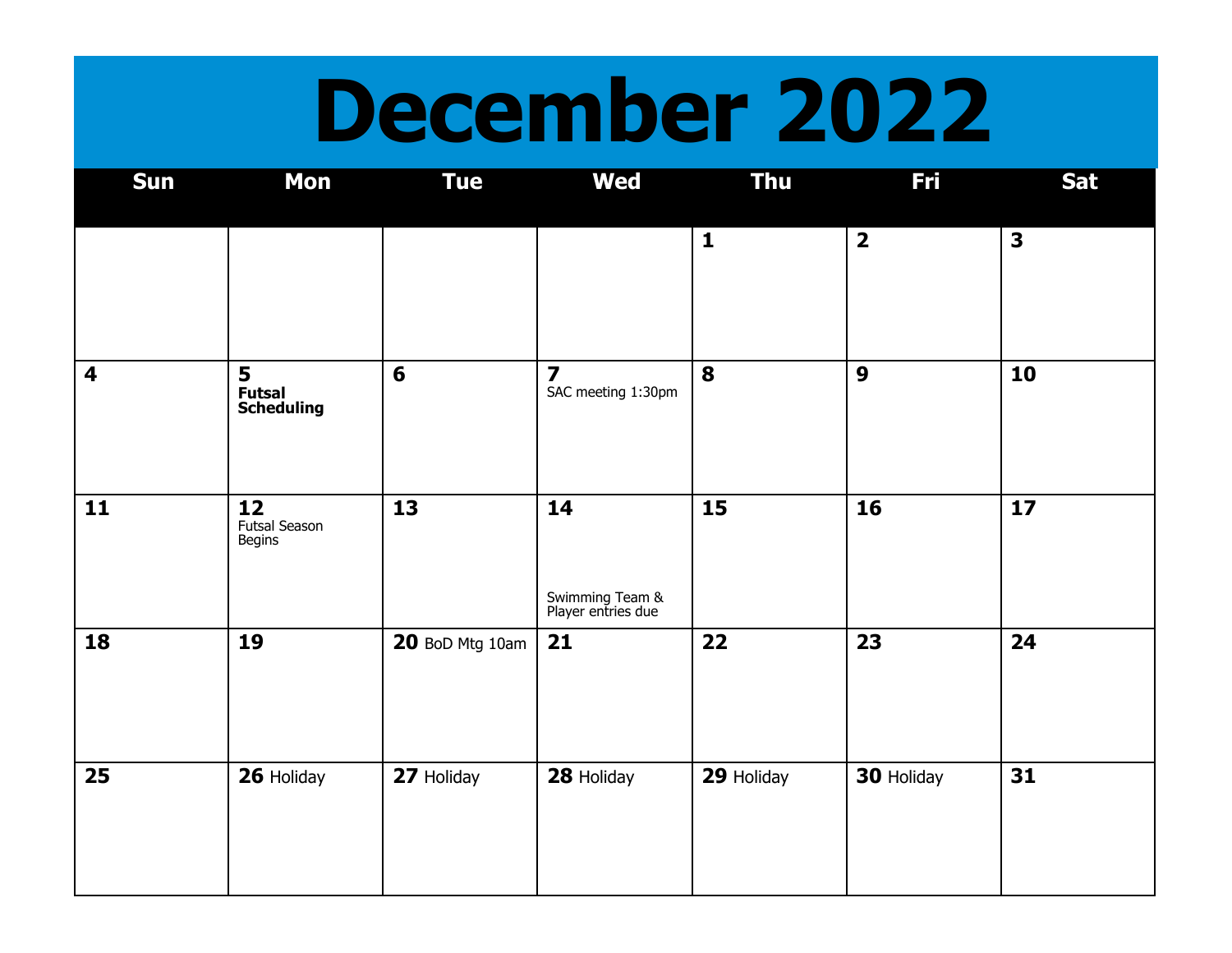# **January 2023**

| Sun          | <b>Mon</b>                                  | <b>Tue</b> | <b>Wed</b>             | <b>Thu</b>                                                        | <b>Fri</b>                                | <b>Sat</b>              |
|--------------|---------------------------------------------|------------|------------------------|-------------------------------------------------------------------|-------------------------------------------|-------------------------|
| $\mathbf{1}$ | 2 Holiday                                   | 3 Holiday  | 4 Holiday              | 5 Holiday                                                         | <b>6</b> Holiday                          | $\overline{\mathbf{z}}$ |
| 8            | $\boldsymbol{9}$                            | 10         | 11<br>Swim Meet 1 East | 12<br>Swim Meet 1 West                                            | 13                                        | 14                      |
| 15           | 16<br><b>Badminton Team</b><br>entries due  | 17         | 18<br>Swim Meet 2 East | 19<br>Swim Meet 2 West                                            | 20 LBPSB Ped Day                          | 21                      |
| 22           | 23<br><b>Badminton</b><br><b>Scheduling</b> | 24         | 25<br>Swim Meet 3 East | 26<br>Swim Meet 3 West<br>Indoor T&F Team &<br>Player entries due | 27<br>Cross Country Skiing<br>entries due | 28                      |
| 29           | 30                                          | 31         |                        |                                                                   |                                           |                         |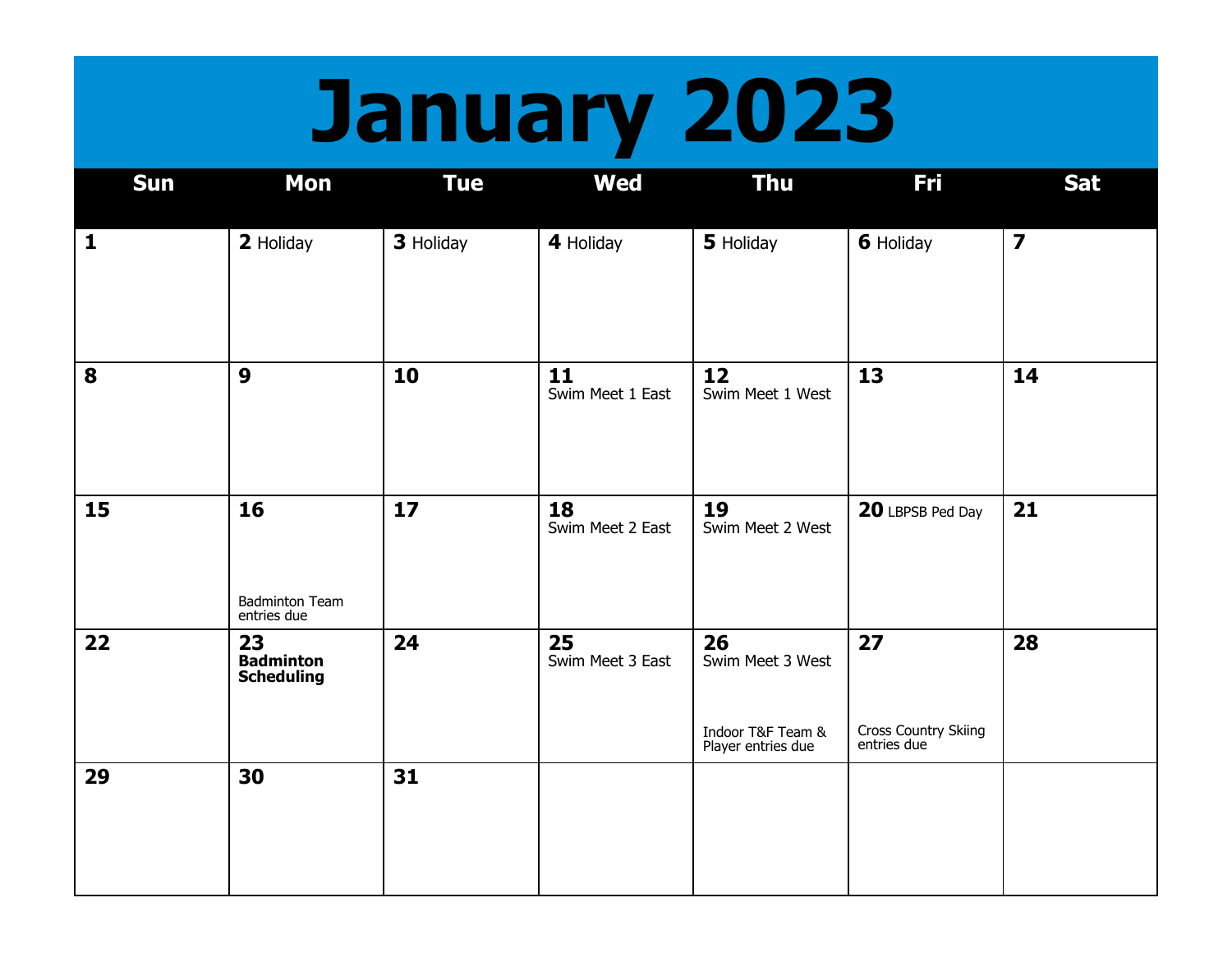# **February 2023**

| <b>Sun</b> | <b>Mon</b>       | <b>Tue</b>                                                       | <b>Wed</b>                                    | <b>Thu</b>                                  | Fri                                                         | <b>Sat</b>              |
|------------|------------------|------------------------------------------------------------------|-----------------------------------------------|---------------------------------------------|-------------------------------------------------------------|-------------------------|
|            |                  |                                                                  | $\mathbf{1}$<br>Swim Meet 4 East              | $\overline{\mathbf{2}}$<br>Swim Meet 4 West | $\overline{\mathbf{3}}$                                     | $\overline{\mathbf{4}}$ |
| 5          | 6                | 7 BoD Mtg 9am<br><b>Girls Indoor</b><br><b>Track &amp; Field</b> | 8<br><b>Boys Indoor<br/>Track &amp; Field</b> | $\boldsymbol{9}$<br>Wrestling All Star      | 10<br>Basketball Season<br>Ends<br>D3 Futsal Season<br>Ends | 11                      |
| 12         | 13 LBPSB Ped Day | 14                                                               | 15<br><b>Swimming</b><br>Championships        | 16<br><b>Wrestling</b><br>Championships     | 17<br>Ultimate Frisbee Team<br>entries due                  | 18                      |
| 19         | 20 Spring Break  | 21 Spring Break                                                  | 22 Spring Break                               | 23 Spring Break                             | 24 Spring Break                                             | 25                      |
| 26         | 27 Spring Break  | 28 Spring Break                                                  |                                               |                                             |                                                             |                         |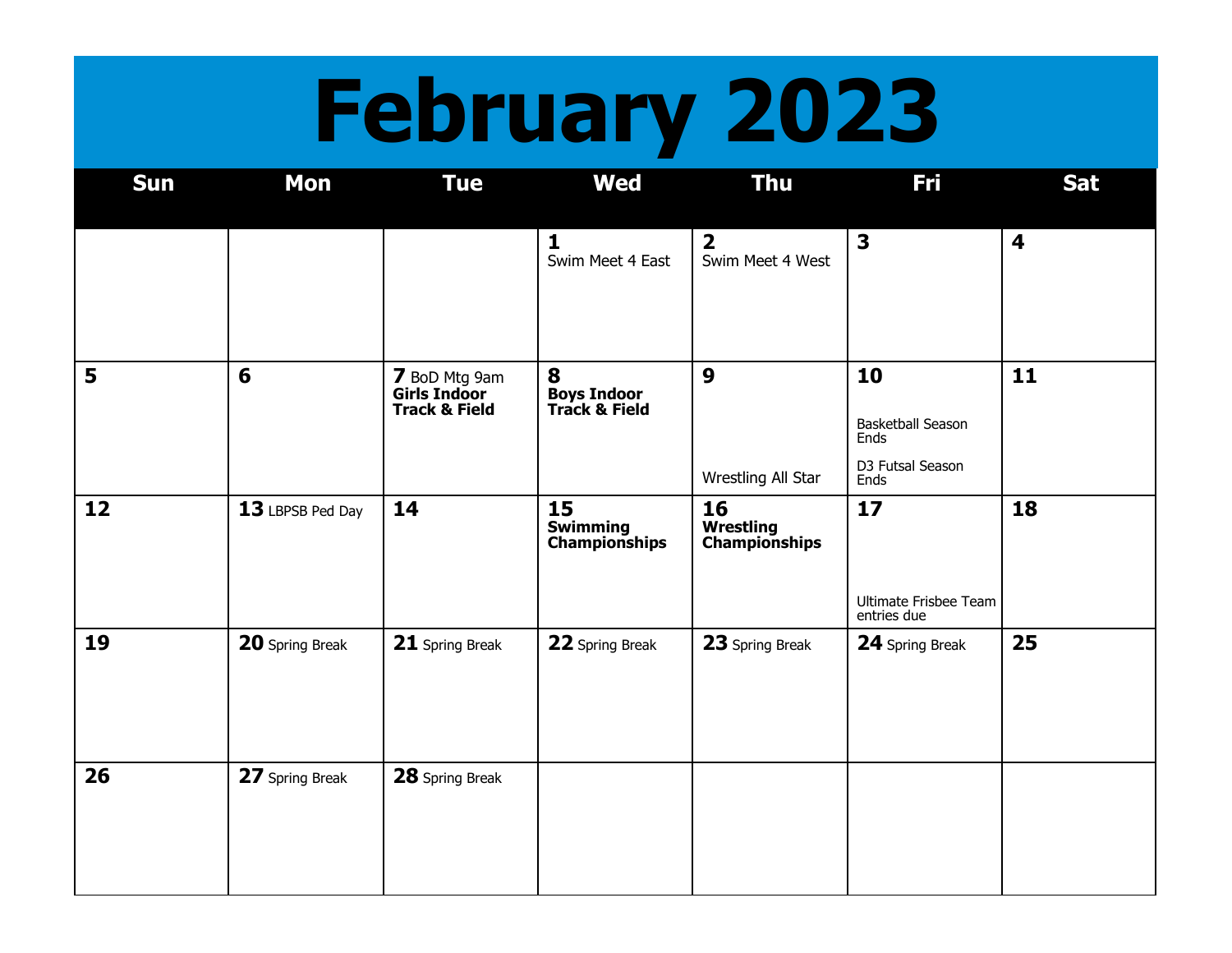## **March 2023**

| Sun                            | <b>Mon</b>       | <b>Tue</b>                                                             | <b>Wed</b>                                                                     | <b>Thu</b>                                                      | Fri                                                                                                                       | <b>Sat</b>                     |
|--------------------------------|------------------|------------------------------------------------------------------------|--------------------------------------------------------------------------------|-----------------------------------------------------------------|---------------------------------------------------------------------------------------------------------------------------|--------------------------------|
|                                |                  |                                                                        | 1 Spring Break<br><b>D3</b> Girls<br><b>Basketball</b><br><b>Championships</b> | 2 Spring Break<br>D3 Boys<br>Basketball<br><b>Championships</b> | 3 Spring Break                                                                                                            | $\overline{\mathbf{4}}$        |
| 5                              | 6 Spring Break   | 7 Spring Break                                                         | 8 Spring Break                                                                 | 9 Spring Break                                                  | 10 Spring Break                                                                                                           | 11                             |
| 12                             | 13 Spring Break  | 14 Spring Break                                                        | 15 Spring Break                                                                | 16 Spring Break                                                 | 17 Spring Break                                                                                                           | 18                             |
| 19                             | 20 Spring Break  | 21                                                                     | 22<br>Girls Flag Football<br>Team entries due                                  | 23<br>Field Lacrosse Team<br>entries due                        | 24<br><b>Ultimate Frisbee</b><br><b>Tournament</b><br>D4 Futsal Season<br>Ends                                            | 25<br><b>Provincial Futsal</b> |
| 26<br><b>Provincial Futsal</b> | 27 LBPSB Ped Day | 28<br><b>Field Lacrosse</b><br>scheduling<br>Rugby Team entries<br>due | 29<br><b>Girls Flag Football</b><br>scheduling                                 | 30                                                              | 31<br><b>Ultimate Frisbee</b><br><b>Tournament</b><br>Tennis Team entries<br>due<br>Virtual Chess & ESport<br>Seasons end | APR <sub>1</sub>               |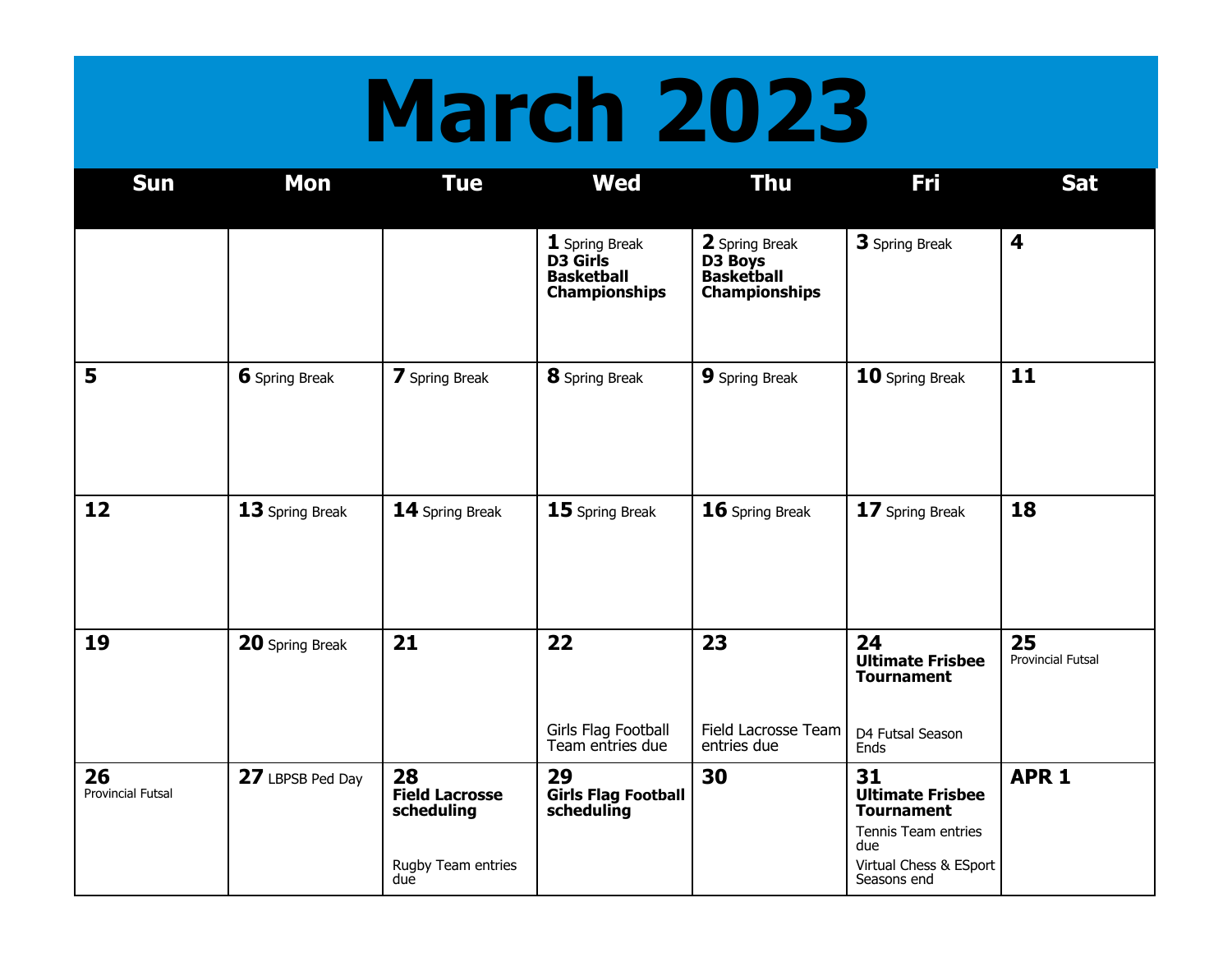# **April 2023**

| <b>Sun</b>                                           | <b>Mon</b>                                          | <b>Tue</b>                                     | <b>Wed</b>                              | <b>Thu</b>                                           | Fri                                              | <b>Sat</b>                                           |
|------------------------------------------------------|-----------------------------------------------------|------------------------------------------------|-----------------------------------------|------------------------------------------------------|--------------------------------------------------|------------------------------------------------------|
| $\overline{\mathbf{2}}$                              | $\overline{\mathbf{3}}$<br><b>Rugby scheduling</b>  | 4 BoD Mtg 9am                                  | 5JH                                     | 6JH                                                  | 7 Holiday JH                                     | 1/8                                                  |
|                                                      |                                                     |                                                | <b>Badminton Season</b><br>ends         |                                                      |                                                  |                                                      |
| $\boldsymbol{9}$                                     | 10 Holiday JH                                       | 11 LBPSB Ped Day<br>JH                         | $12 \,$ JH                              | $13 \,$ JH                                           | $14$ JH                                          | 15<br>Provincial Basketball<br>Provincial Volleyball |
|                                                      |                                                     |                                                | Halo entries due                        |                                                      |                                                  |                                                      |
| 16<br>Provincial Basketball<br>Provincial Volleyball | 17<br><b>Badminton Team</b><br><b>Championships</b> | 18                                             | 19                                      | 20<br><b>Badminton Indiv</b><br><b>Championships</b> | 21                                               | 22<br>Provincial Badminton<br>Provincial Swimming    |
|                                                      | Track & Field Team &<br>Player entries due          |                                                | Girls Rugby 7s Team<br>entries due      |                                                      |                                                  |                                                      |
| 23<br>Provincial Badminton<br>Provincial Swimming    | 24<br><b>Girls Tennis</b><br><b>Tournaments</b>     | 25<br><b>Boys Tennis</b><br><b>Tournaments</b> | 26<br>Boys Rugby 7s Team<br>entries due | 27                                                   | 28<br><b>Girls Rugby 7s</b><br><b>Tournament</b> | 29                                                   |
| 30                                                   |                                                     |                                                |                                         |                                                      |                                                  |                                                      |
|                                                      |                                                     |                                                |                                         |                                                      |                                                  |                                                      |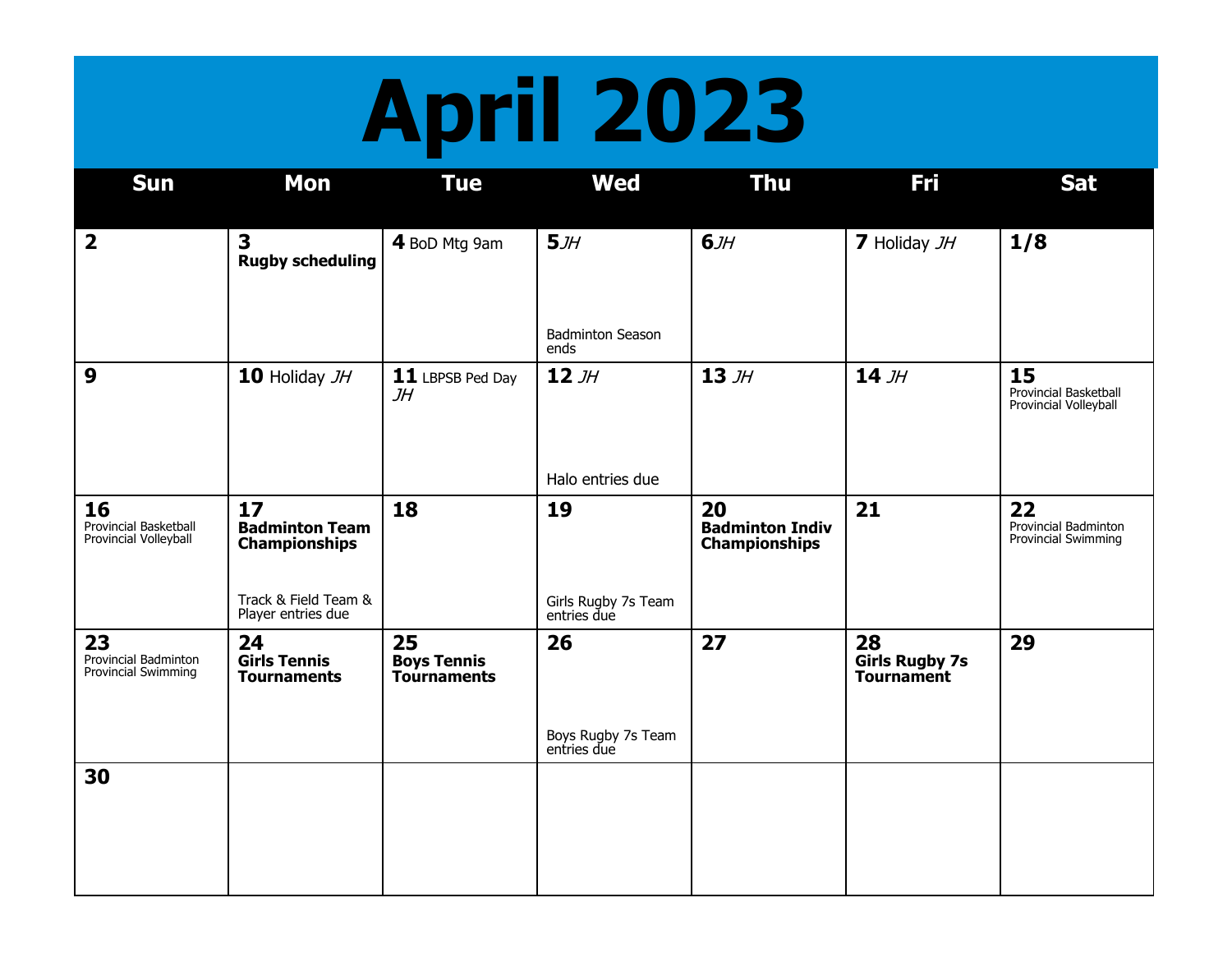# **May 2023**

| <b>Sun</b>     | <b>Mon</b>                                               | <b>Tue</b>                                            | <b>Wed</b>                                                 | <b>Thu</b>                                                | Fri                                            | <b>Sat</b> |
|----------------|----------------------------------------------------------|-------------------------------------------------------|------------------------------------------------------------|-----------------------------------------------------------|------------------------------------------------|------------|
|                | $\mathbf{1}$<br><b>Boys Track &amp;</b><br>Field Meet #1 | 2 BoD Mtg 9am<br>Girls Track &<br>Field Meet #1       | 3<br><b>Boys Track &amp;</b><br>Field Meet #2              | $\overline{\mathbf{4}}$<br>Girls Track &<br>Field Meet #2 | 5<br><b>Boys Rugby 7s</b><br><b>Tournament</b> | 6          |
| $\overline{7}$ | 8                                                        | 9                                                     | 10<br><b>Halo Road Race</b>                                | 11<br><b>Halo Road Race</b>                               | 12                                             | 13         |
| 14             | 15                                                       | 16<br><b>Girls Track &amp;</b><br><b>Field Champs</b> | 17 <sub>2</sub><br><b>Boys Track &amp;</b><br>Field Champs | 18                                                        | 19                                             | 20         |
| 21             | 22 Holiday                                               | 23                                                    | 24                                                         | $25$ JH                                                   | $26$ JH                                        | 27         |
| 28             | 29                                                       | 30                                                    | 31                                                         |                                                           |                                                |            |